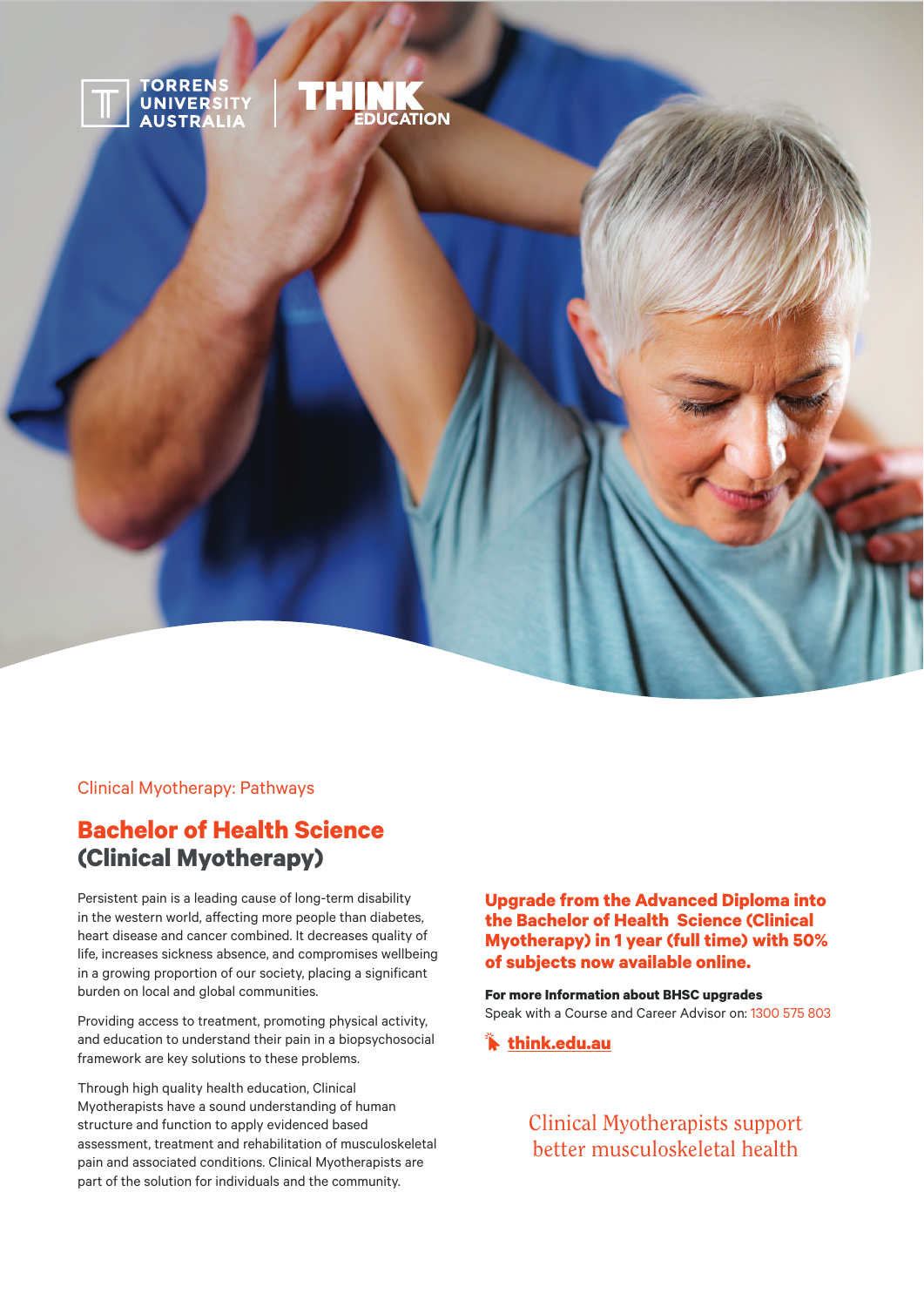# **Clinical Myotherapy pathway opportunities**

The Clinical Myotherapy degree currently holds the highest AQF level of Myotherapy Education in the Asia Pacific region. The Southern School offers clear pathway opportunities for practitioners to upgrade their qualifications in Remedial Massage at diploma level and Myotherapy at an Advanced Diploma level. Opportunities also exist for those with related Bachelor of Health Science qualifications.

# **Why upgrade?**

- Expand health science knowledge in neuromuscular anatomy, pharmacology, pathology and neurosciences that underpin sound clinical practice
- Develop knowledge in neuropsychology and pain science to better educate and support patients in your care
- Expand knowledge in exercise rehabilitation, biomechanics and lifestyle management to progress patients through each stage of recovery
- Advance existing skills in assessment and differential diagnosis for improved patient outcomes
- Create pathways to postgraduate qualifications in allied health and research
- Online flexible study available for up to 50% of the program

| <b>Bachelor of Health Science (Clinical Myotherapy)</b> |                                         |                         |  |  |
|---------------------------------------------------------|-----------------------------------------|-------------------------|--|--|
| 36 subjects                                             | Diploma upgrade                         |                         |  |  |
| 3 years to complete (FT)                                | Advanced Diploma upgrade<br>24 subjects |                         |  |  |
| 53% available online                                    | 2 years to complete (FT)<br>12 subjects |                         |  |  |
|                                                         | 46% available online                    | 1 year to complete (FT) |  |  |
|                                                         |                                         | 50% available online    |  |  |

## **How are my previous qualifications recognised?**

The following table outlines the qualifications and the pre-approved Block Credits:

| <b>Your qualification</b>                  | We give you           | <b>Full time study remaining</b> | % credit |
|--------------------------------------------|-----------------------|----------------------------------|----------|
| Certificate IV in Massage Therapy Practice | 3 subject exemptions  | 2.75 years (33 subjects)         | 8%       |
| Diploma of Remedial Massage                | 12 subject exemptions | 2 years of study (24 subjects)   | 33%      |
| Advanced Diploma of Myotherapy             | 24 subject exemptions | 1 year of study (12 subjects)    | 67%      |

\*please note exemptions are awarded as part of the Block Credit Agreement and subject to change at any time following ongoing academic reviews.

Block credit refers to a documented pathway from nationally recognised VET qualifications to higher education courses. Block credit can only be granted where a student has completed the requirements of the entry pathway award. Block credit is not available for partial completion of an award, or for informal or non-formal learning. Block credit will only be granted where the entry pathway was successfully completed within the last ten years.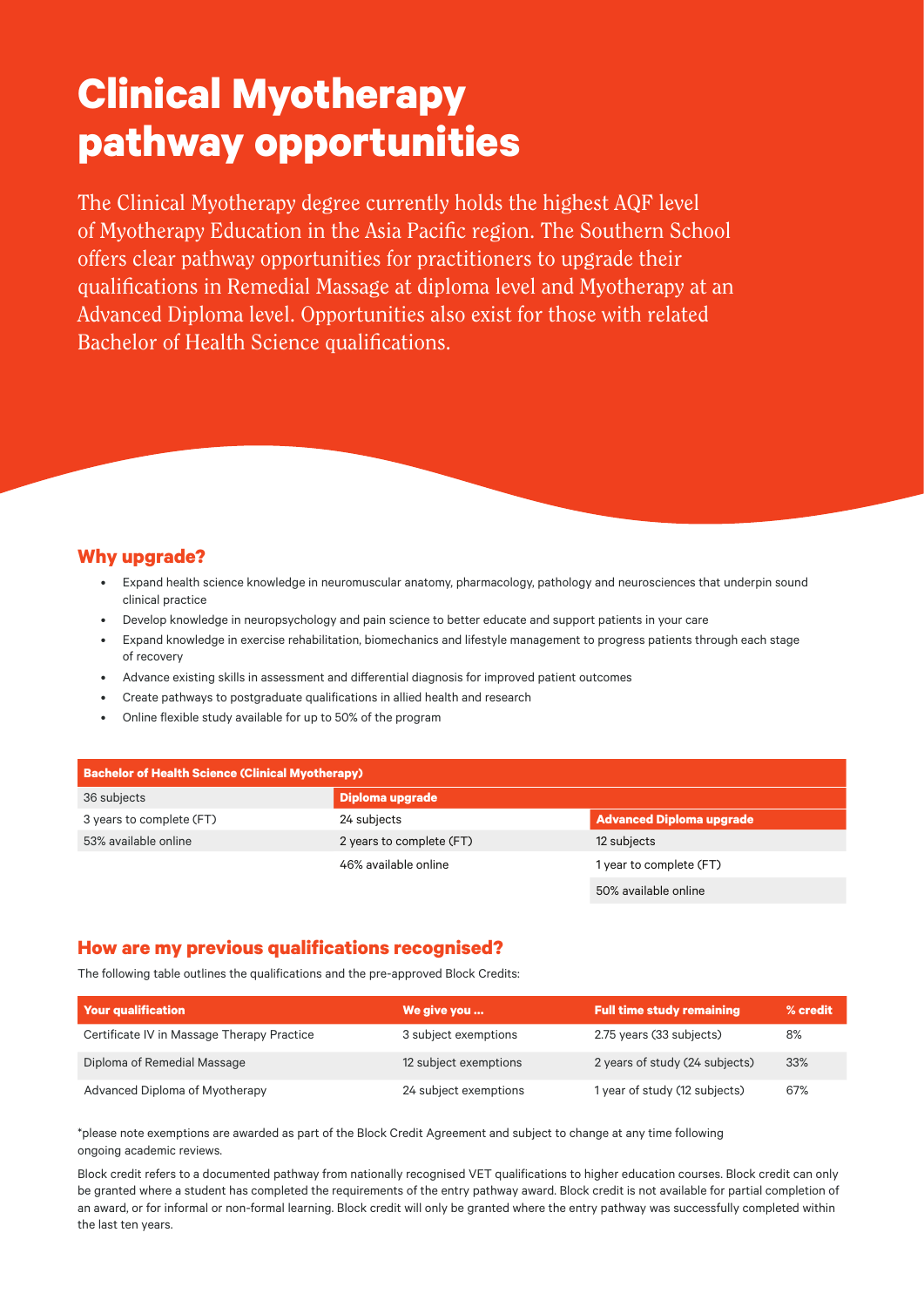The amount of block credit granted towards components of a THINK course is determined as part of the agreement and will be automatically applied at the point of entry.

When entering a course on an articulation pathway, the student is exempt from completing specified stages or components of a Think course. Once applied to the academic record, block credit does not provide the student with a formal and nationally recognised outcome for specified subjects, and will be recorded as a statement on the student record.

The policies and documents for application are available here: t[hink.edu.au/studying-at-think/policiesand-procedures](http://www.think.edu.au/studying-at-think/policiesand-procedures)

#### **Can I study online?**

We understand that many applicants will be active practitioners in the industry and a flexible study plan will be important. Many of our classes in the upgrade will be available online for flexible study to fit in with your clinical practice hours. Speak to one of our course and careers advisors for details of online subject availability.

We invite you to come and talk with the course and careers advisor or member of the academic team to help create a study plan that works best for you.

## **Can I study part time?**

Yes, the flexible nature of our enrolment allows students to study part-time around clinical practice. You can select your subjects for the trimester based on your ability to take on the study load, and are welcomed to increase or decrease the number of subjects each trimester depending on your preference.

## **Can I study one of the subjects that have been exempt?**

Yes, we recognise a range of reasons that students may want to study one of the subjects they have been exempt from in the upgrade program. Our policies allow students to sit in on subjects that are not part of the upgrade award on a single subject non-award basis (which can be useful for post-graduate entry requirements), or on an audit basis without examinations (which is great for your own knowledge). Popular subjects include musculoskeletal anatomy, clinical assessment, pain management, and the elective subjects. Please speak to our course and careers advisor for more information.

## **I completed my Diploma more than 10 years ago, can I still get any credit?**

Block credits can only be applied to qualifications completed within the last 10 years, however RPL credit can be awarded on the basis of both formal and informal qualifications, as well as industry experience. Students will need to apply for individual subject credit, so if you have kept up with high quality professional development activities since completing your vocational qualification you will likely be eligible for significant credit. Please speak to the course and careers advisors for more information on this.

## **How do I enrol?**

Application is via direct entry and interview with the presentation of certified qualifications. Contact our course and careers advisor, Brad Haby [bhaby@torrens.edu.au](mailto:bhaby%40torrens.edu.au?subject=) for an appointment or call on (03) 9415 3333. Or contact the Program Director, Tim Trevail [ttrevail@torrens.edu.au](mailto:ttrevail%40torrens.edu.au?subject=) to answer any of your academic questions and to discuss study options.

**All Think Higher Education courses are Government accredited and FEE-HELP approved.**

## **Where can I find further information?**

Further details of the Clinical Myotherapy degree are available here: [think.edu.au/courses/health/bachelor-of-health-science-clinical-myotherapy](http://www.think.edu.au/courses/health/bachelor-of-health-science-clinical-myotherapy )

Or you can check out the Clinical Myotherapy blog which includes recent examples of students work here: [studenthub.torrens.edu.au/blog-clinicalmyotherapy/clinical](https://studenthub.torrens.edu.au/blog-clinicalmyotherapy/clinical )

The following pages show the credit you can receive. You may be eligible for up to two years' credit towards the Clinical Myotherapy degree depending on the studies you have completed. As a base, you will receive a set number of subjects and credit points for your existing qualification.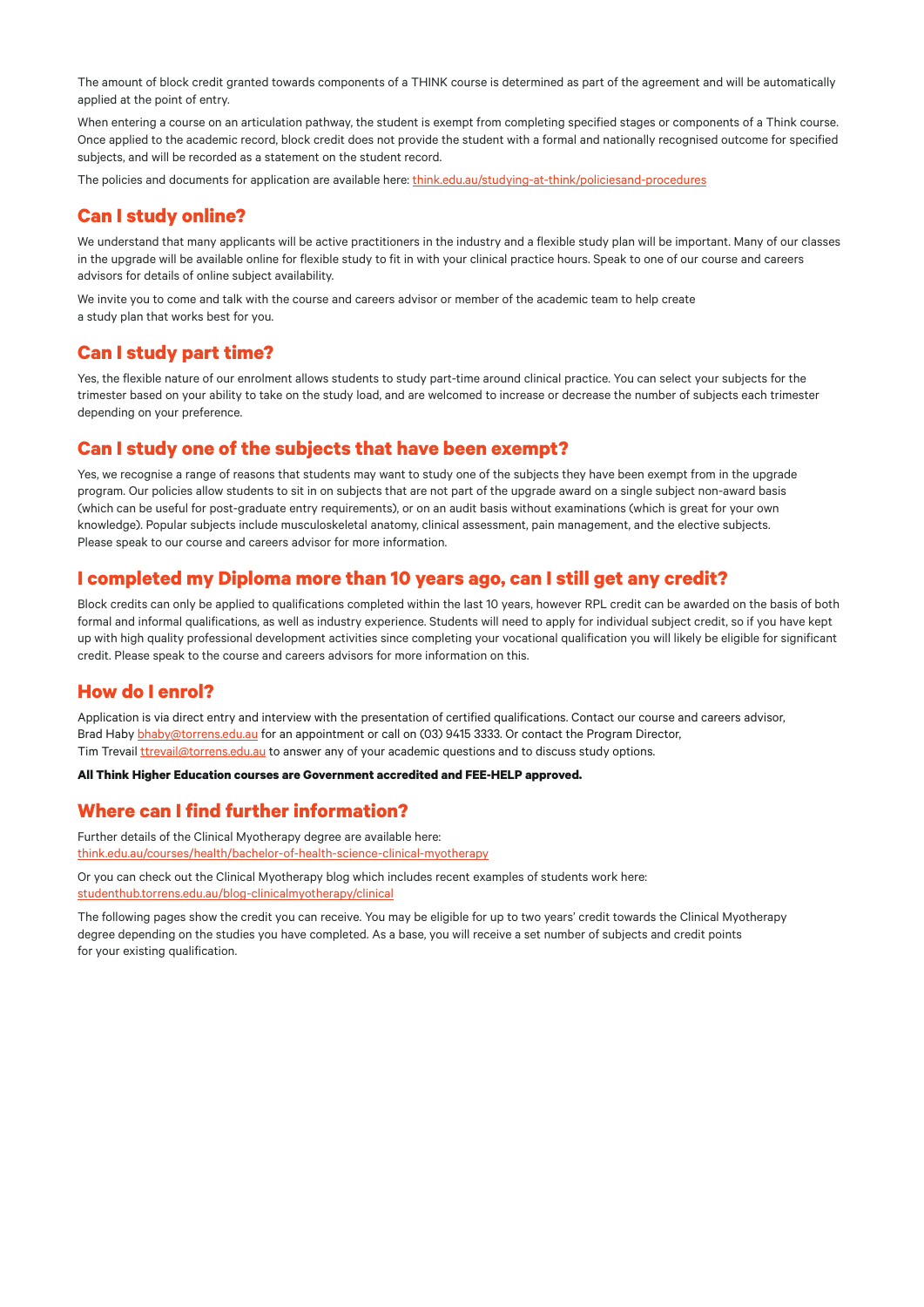# **I am a graduate of the Diploma of Remedial Massage…**

## **Bachelor of Health Science (Clinical Myotherapy) Diploma of Remedial Massage subject exemptions**

|                   |             | Pipivina vi Kuniualai massagu sabjuut ukuniptiviis                                       |                                                                           |                                                                     |                                                              |                                              |
|-------------------|-------------|------------------------------------------------------------------------------------------|---------------------------------------------------------------------------|---------------------------------------------------------------------|--------------------------------------------------------------|----------------------------------------------|
| Year <sub>1</sub> | Trimester 1 | <b>HSP101B</b><br><b>Human Structure</b><br>& Physiology 1                               | <b>BHS102A</b><br><b>Bioscience</b>                                       | <b>CCS103B</b><br>Counselling and<br>Communication<br><b>Skills</b> | <b>CMY101A</b><br><b>Myotherapy History</b><br>& Foundations | Credit<br>for 80hrs<br>Clinical<br>Placement |
|                   | Trimester 2 | <b>HSP102B</b><br><b>Human Structure</b><br>& Physiology 2                               | <b>HBC205B</b><br>Human<br>Biochemistry                                   | <b>CMY102A</b><br>Musculoskeletal<br>Anatomy 1                      | <b>CMY103A</b><br>Neuromuscular<br><b>Techniques</b>         |                                              |
|                   | Trimester 3 | <b>EBP107B</b><br>Evidence-Based<br>Practice                                             | <b>CMY104A</b><br><b>Surface Anatomy</b><br>& Trigger Point<br>Location 1 | <b>CMY105A</b><br>Clinical<br>Assessment 1                          | <b>CMY106A</b><br>Musculoskeletal<br>Anatomy 2               |                                              |
|                   | Trimester 4 | <b>HBD106B</b><br>Human Biology<br>& Disease                                             | <b>CMY201A</b><br>Neuroscience<br>& Motor Control                         | <b>CMY202A</b><br>Surface Anatomy<br>& Trigger Point<br>Location 2  | <b>CMY203A</b><br><b>Clinical Assessment 2</b>               | 100 hours<br>Clinical<br>Placement           |
| Year 2            | Trimester 5 | <b>CMY212A</b><br>Clinical<br>Assessment 3                                               | <b>CMY205A</b><br><b>Biomechanics</b><br>& Kinesiology                    | <b>CMY206A</b><br>Myofascial Dry<br>Needling 1                      | <b>CMY207A</b><br>Pain Management 1                          |                                              |
|                   | Trimester 6 | <b>CMY204A</b><br>Musculoskeletal<br>Pathology                                           | <b>CMY209A</b><br>Exercise<br>Prescription 1                              | <b>CMY210A</b><br>Myofascial Dry<br>Needling 2                      | <b>CMY211A</b><br>Pain Management 2                          |                                              |
| Year <sub>3</sub> | Trimester 7 | <b>DIP303B</b><br>Integrated<br>Pharmacology                                             | Level 300 Elective                                                        | <b>CMY311A</b><br>Joint Mobilisation                                | <b>CMY303A</b><br><b>Myotherapy Clinical</b><br>Practicum 1  |                                              |
|                   | Trimester 8 | <b>CMY304A</b><br>Exercise<br>Prescription 2                                             | Level 300 Elective                                                        | <b>CMY306A</b><br>Pain Management 3                                 | <b>CMY307A</b><br><b>Myotherapy Clinical</b><br>Practicum 2  | 120 hours<br>Clinical                        |
|                   | Trimester 9 | <b>EPR307B</b><br>Entrepreneurship,<br>Professionalism<br>& Business Skills<br>in Health | <b>CLR308B</b><br><b>Critical Literature</b><br>Review                    | <b>CMY309A</b><br>Neuropsychology                                   | <b>CMY310A</b><br><b>Myotherapy Clinical</b><br>Practicum 3  | Placement                                    |

| Level 300 Elective options |                      |                                    |
|----------------------------|----------------------|------------------------------------|
| <b>CMY301A</b>             | <b>FHN201B</b>       | <b>CMY312A</b>                     |
| Lifespan Myotherapy        | Foundations of Human | Sports Injury Management           |
|                            | Nutrition            |                                    |
| <b>HWEL2010B</b>           | <b>SEN301B</b>       | <b>HWEL2009B</b>                   |
| Corporate Health           | Social Enterprise    | Active Ageing and Falls Prevention |

#### **Key**

**Approved for credit exemption for diploma graduates**

**Subjects to complete as part of the Diploma upgrade program'**

**Clinic placement hours**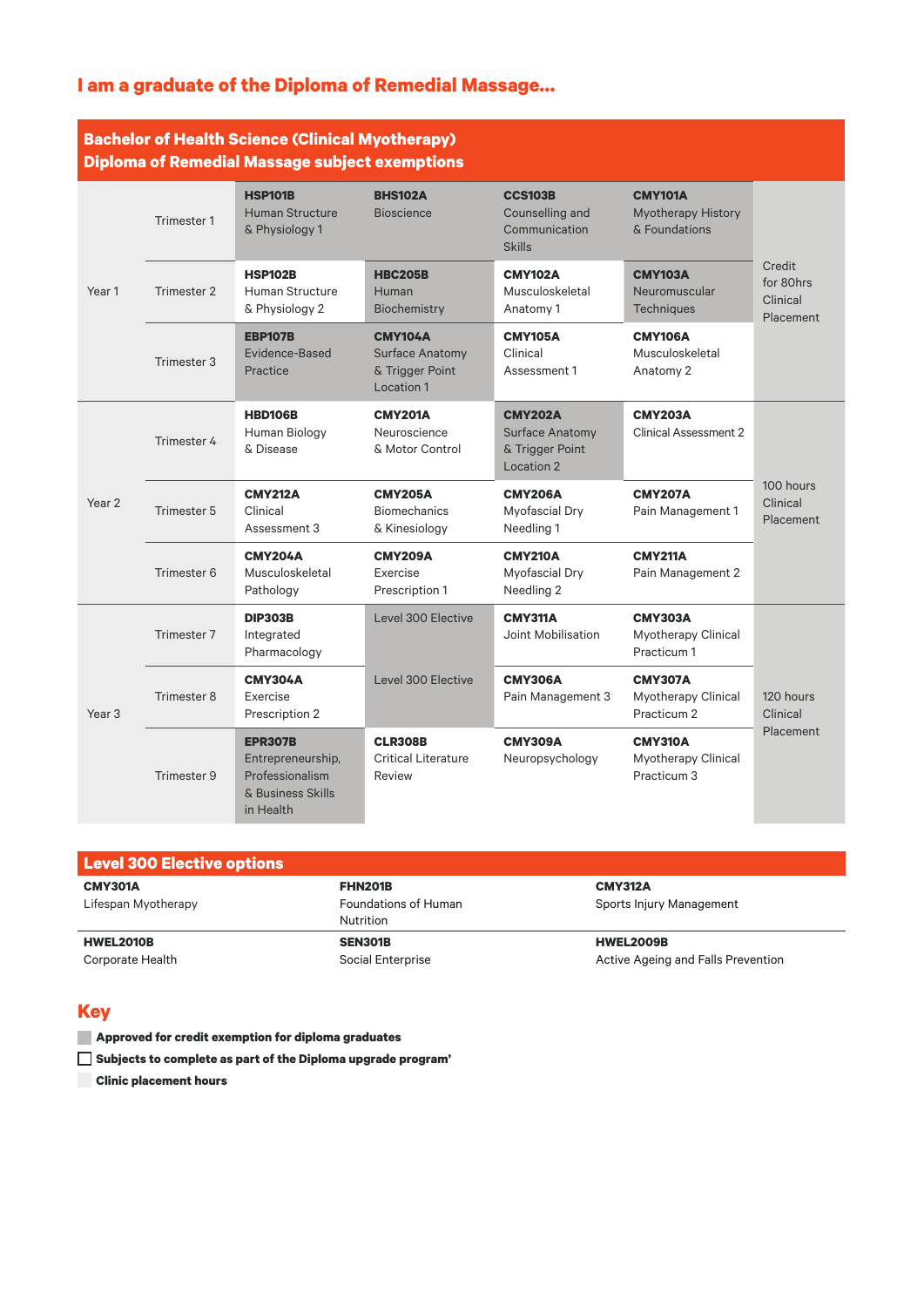## **Study Plan following completion of the Diploma of Remedial Massage**

| Year 1            | Trimester 1 | <b>HSP102B</b><br>Human Structure<br>& Physiology 2 | <b>CMY102A</b><br>Musculoskeletal<br>Anatomy 1    | <b>HBD106B</b><br>General<br>Pathology                 | <b>CMY105A</b><br>Clinical<br>Assessment 1                  |                                    |
|-------------------|-------------|-----------------------------------------------------|---------------------------------------------------|--------------------------------------------------------|-------------------------------------------------------------|------------------------------------|
|                   | Trimester 2 | <b>CMY106A</b><br>Musculoskeletal<br>Anatomy 2      | <b>CMY201A</b><br>Neuroscience<br>& Motor Control | <b>CMY203A</b><br>Clinical<br>Assessment 2             | <b>CMY205A</b><br><b>Biomechanics</b><br>& Kinesiology      | 100 hours<br>Clinical<br>Placement |
|                   | Trimester 3 | <b>CMY212A</b><br>Clinical Assessment 3             | <b>CMY206A</b><br>Myofascial Dry<br>Needling 1    | <b>CMY207A</b><br>Pain Management 1                    | <b>CMY209A</b><br>Exercise<br>Prescription 1                |                                    |
|                   | Trimester 4 | <b>CMY204A</b><br>Pathology for<br>Myotherapy       | <b>CMY211A</b><br>Pain Management 2               | <b>CMY210A</b><br>Myofascial Dry<br>Needling 2         | <b>CMY303A</b><br><b>Myotherapy Clinical</b><br>Practicum 1 |                                    |
| Year <sub>2</sub> | Trimester 5 | <b>CMY311A</b><br>Joint Mobilisation                | <b>CMY304A</b><br>Exercise<br>Prescription 2      | <b>DIP303B</b><br>Integrated<br>Pharmacology           | <b>CMY307A</b><br><b>Myotherapy Clinical</b><br>Practicum 2 | 120 hours<br>Clinical<br>Placement |
|                   | Trimester 6 | <b>CMY306A</b><br>Pain Management 3                 | <b>CMY309A</b><br>Neuropsychology                 | <b>CLR308B</b><br><b>Critical Literature</b><br>Review | <b>CMY310A</b><br>Myotherapy Clinical<br>Practicum 3        |                                    |

Study plans may vary depending on subject availability. Your success coach is available to help plan your subject enrolment.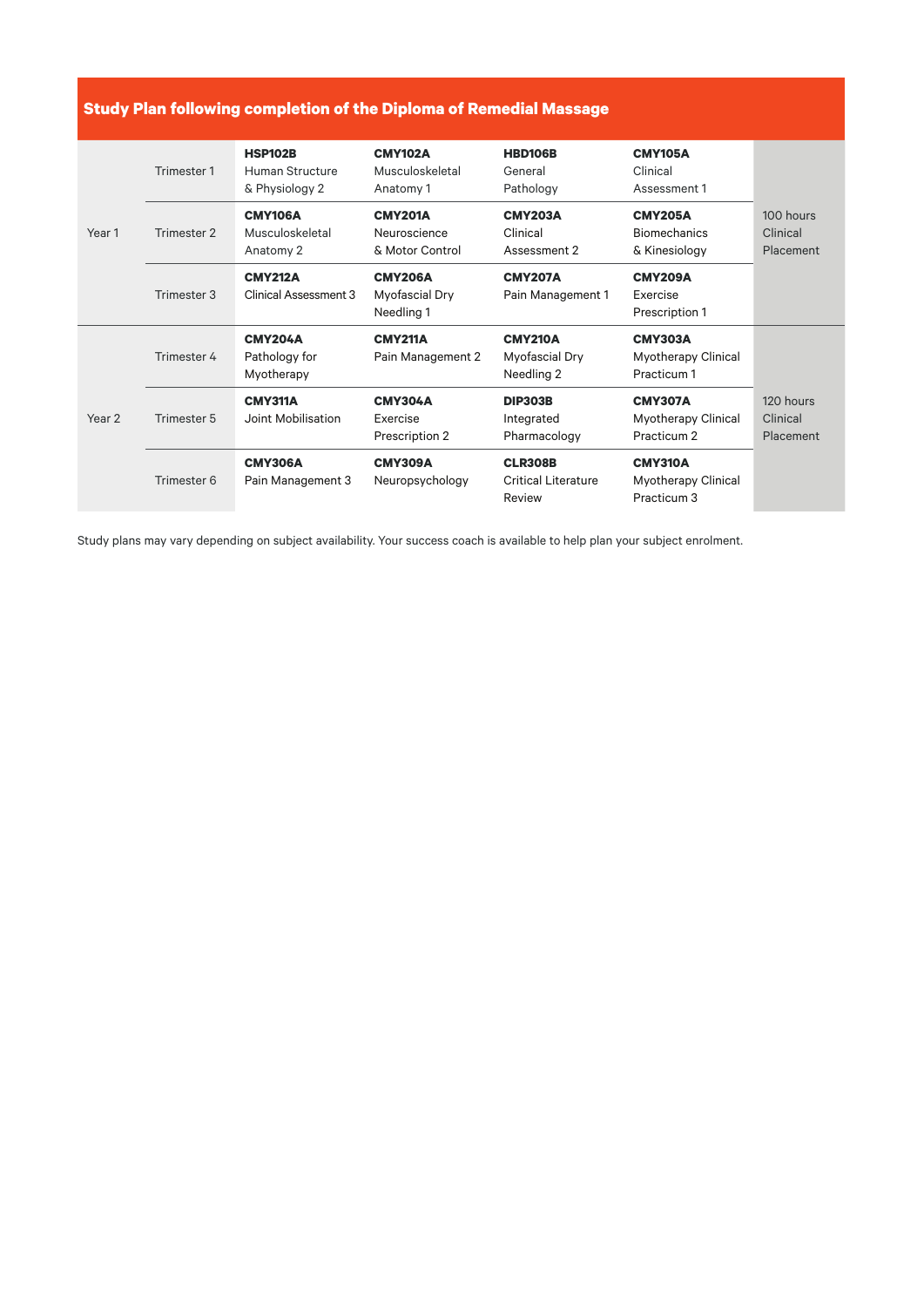# **I am a graduate of the Advanced Diploma of Myotherapy …**

# **Bachelor of Health Science (Clinical Myotherapy) Advanced Diploma of Myotherapy subject exemptions**

| Advanced Diploma of Myotherapy subject exemptions |             |                                                                                          |                                                                           |                                                                     |                                                              |                                               |
|---------------------------------------------------|-------------|------------------------------------------------------------------------------------------|---------------------------------------------------------------------------|---------------------------------------------------------------------|--------------------------------------------------------------|-----------------------------------------------|
| Year 1                                            | Trimester 1 | <b>HSP101B</b><br><b>Human Structure</b><br>& Physiology 1                               | <b>BHS102A</b><br><b>Bioscience</b>                                       | <b>CCS103B</b><br>Counselling and<br>Communication<br><b>Skills</b> | <b>CMY101A</b><br><b>Myotherapy History</b><br>& Foundations | Credit<br>for 80hrs<br>Clinical<br>Placement  |
|                                                   | Trimester 2 | <b>HSP102B</b><br><b>Human Structure</b><br>& Physiology 2                               | <b>HBC205B</b><br>Human<br>Biochemistry                                   | <b>CMY102A</b><br>Musculoskeletal<br>Anatomy 1                      | <b>CMY103A</b><br>Neuromuscular<br><b>Techniques</b>         |                                               |
|                                                   | Trimester 3 | <b>EBP107B</b><br>Evidence-Based<br>Practice                                             | <b>CMY104A</b><br>Surface Anatomy &<br><b>Trigger Point</b><br>Location 1 | <b>CMY105A</b><br><b>Clinical Assessment 1</b>                      | <b>CMY106A</b><br>Musculoskeletal<br>Anatomy 2               |                                               |
|                                                   | Trimester 4 | <b>HBD106B</b><br>Human Biology<br>& Disease                                             | <b>CMY201A</b><br>Neuroscience &<br><b>Motor Control</b>                  | <b>CMY202A</b><br>Surface Anatomy<br>& Trigger Point<br>Location 2  | <b>CMY203A</b><br>Clinical<br>Assessment 2                   | Credit for<br>100hrs<br>Clinical<br>Placement |
| Year 2                                            | Trimester 5 | <b>CMY212A</b><br>Clinical<br>Assessment 3                                               | <b>CMY205A</b><br><b>Biomechanics</b><br>& Kinesiology                    | <b>CMY206A</b><br><b>Myofascial Dry</b><br>Needling 1               | <b>CMY207A</b><br>Pain Management 1                          |                                               |
|                                                   | Trimester 6 | <b>CMY204A</b><br>Musculoskeletal<br>Pathology                                           | <b>CMY209A</b><br>Exercise<br>Prescription 1                              | <b>CMY210A</b><br><b>Myofascial Dry</b><br>Needling 2               | <b>CMY211A</b><br>Pain Management 2                          |                                               |
| Year <sub>3</sub>                                 | Trimester 7 | <b>DIP303B</b><br>Integrated<br>Pharmacology                                             | Level 300 Elective                                                        | <b>CMY311A</b><br>Joint Mobilisation                                | <b>CMY303A</b><br><b>Myotherapy Clinical</b><br>Practicum 1  |                                               |
|                                                   | Trimester 8 | <b>CMY304A</b><br>Exercise<br>Prescription 2                                             | Level 300 Elective                                                        | <b>CMY306A</b><br>Pain Management 3                                 | <b>CMY307A</b><br>Myotherapy Clinical<br>Practicum 2         | 120 hours<br>Clinical                         |
|                                                   | Trimester 9 | <b>EPR307B</b><br>Entrepreneurship,<br>Professionalism<br>& Business Skills<br>in Health | <b>CLR308B</b><br><b>Critical Literature</b><br>Review                    | <b>CMY309A</b><br>Neuropsychology                                   | <b>CMY310A</b><br>Myotherapy Clinical<br>Practicum 3         | Placement                                     |

| <b>Level 300 Elective options</b> |                             |                                    |
|-----------------------------------|-----------------------------|------------------------------------|
| <b>CMY301A</b>                    | <b>FHN201B</b>              | <b>CMY312A</b>                     |
| Lifespan Myotherapy               | <b>Foundations of Human</b> | Sports Injury Management           |
|                                   | <b>Nutrition</b>            |                                    |
| <b>HWEL2010B</b>                  | <b>SEN301B</b>              | <b>HWEL2009B</b>                   |
| Corporate Health                  | Social Enterprise           | Active Ageing and Falls Prevention |

## **Key**

**Approved for credit exemption for diploma graduates**

**Subjects to complete as part of the Diploma upgrade program'**

**Clinic placement hours**